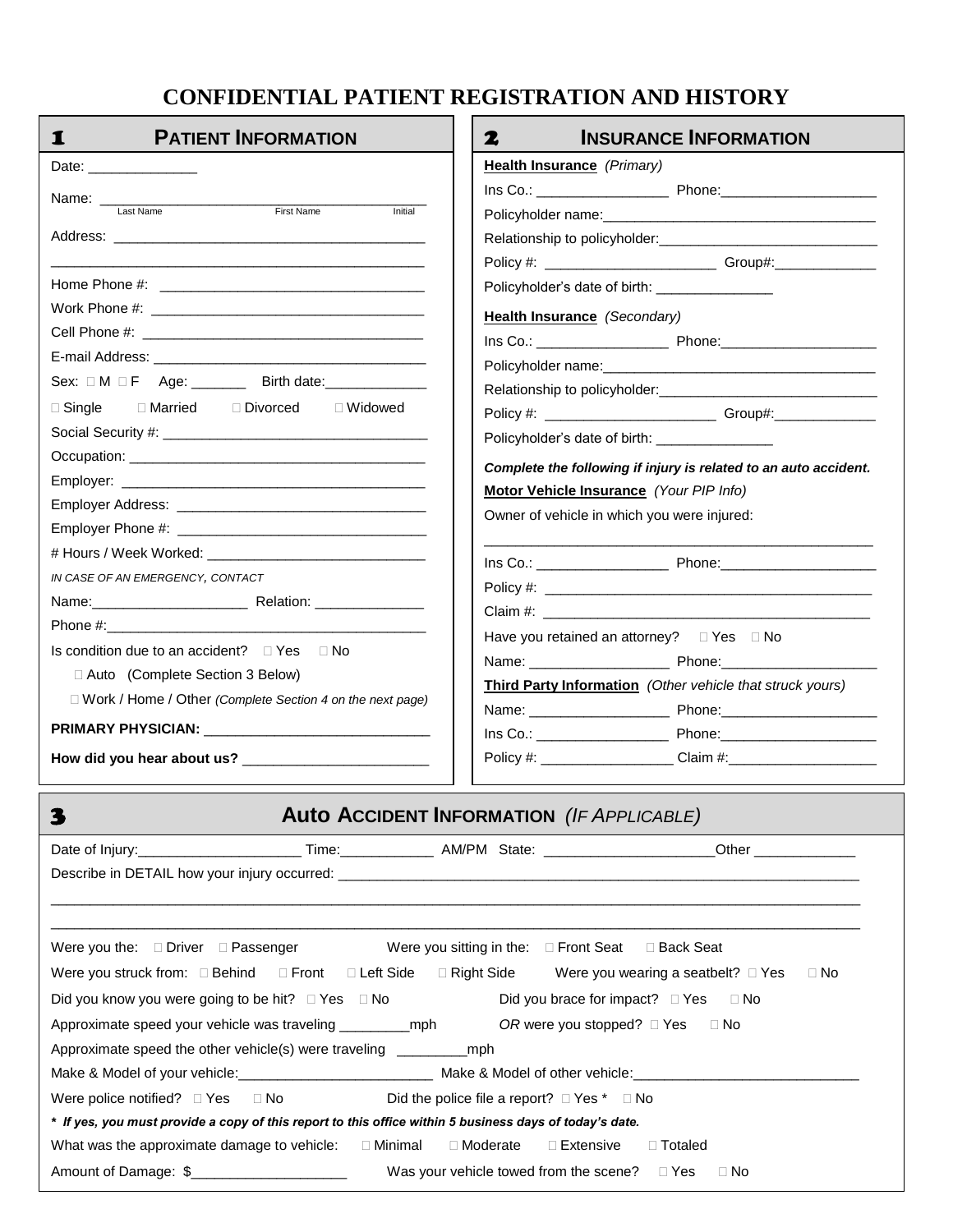| <b>Work (or Other) INJURY INFORMATION (IF APPLICABLE)</b> |  |  |  |  |
|-----------------------------------------------------------|--|--|--|--|
|                                                           |  |  |  |  |
|                                                           |  |  |  |  |
|                                                           |  |  |  |  |
|                                                           |  |  |  |  |
|                                                           |  |  |  |  |

| <b>CURRENT COMPLAINTS</b>                                                                                                                                                                                                                                                                                                                                                                                                                                                                                                                          |
|----------------------------------------------------------------------------------------------------------------------------------------------------------------------------------------------------------------------------------------------------------------------------------------------------------------------------------------------------------------------------------------------------------------------------------------------------------------------------------------------------------------------------------------------------|
| What are your present complaints? (Location of pain, etc.)                                                                                                                                                                                                                                                                                                                                                                                                                                                                                         |
| Use an "X" on the drawing to mark where you are experiencing pain (or other symptoms).<br>Do your symptoms interfere with: $\square$ Sleep $\square$ Daily routine $\square$ Work $\square$ Recreation<br>Are you working less hours / days as a result of your injuries? $\square$ Yes $\square$ No<br>Activities or movements that are painful to perform:<br>$\square$ Walking<br>$\Box$ Lying Down<br>$\square$ Sitting<br>$\Box$ Standing<br>$\Box$ Bending<br>How would you rate your symptoms: $\Box$ Mild $\Box$ Moderate<br>$\Box$ Severe |
| How would you rate your current symptoms (pain):<br>$\Box$ 0 $\Box$ 1 $\Box$ 2 $\Box$ 3 $\Box$ 4 $\Box$ 5 $\Box$ 6 $\Box$ 7<br>$\Box$ 10<br>$\Box$ 8<br>$\Box$ 9                                                                                                                                                                                                                                                                                                                                                                                   |
| <b>Worst Possible</b><br>No Symptoms<br>$\Box$ Worsening<br>Since the accident <i>(if applicable)</i> , are your symptoms: $\Box$ Improving<br>$\Box$ Unchanged                                                                                                                                                                                                                                                                                                                                                                                    |

# 6 **HOSPITALIZATION / EXAMINATION HISTORY**

|                                                                                                                 |                                                                                                                                                                                                                                      |         | How did you get there? $\Box$ Ambulance $\Box$ Self $\Box$ Others |                       |         |
|-----------------------------------------------------------------------------------------------------------------|--------------------------------------------------------------------------------------------------------------------------------------------------------------------------------------------------------------------------------------|---------|-------------------------------------------------------------------|-----------------------|---------|
|                                                                                                                 |                                                                                                                                                                                                                                      |         |                                                                   |                       |         |
|                                                                                                                 |                                                                                                                                                                                                                                      |         |                                                                   |                       |         |
| Have you seen any other doctor or received any other treatment for your current condition? $\Box$ Yes $\Box$ No |                                                                                                                                                                                                                                      |         |                                                                   |                       |         |
|                                                                                                                 |                                                                                                                                                                                                                                      |         |                                                                   |                       |         |
|                                                                                                                 |                                                                                                                                                                                                                                      |         |                                                                   |                       |         |
|                                                                                                                 |                                                                                                                                                                                                                                      |         |                                                                   |                       |         |
| DIAGNOSTIC TESTING YOU MAY HAVE RECEIVED: (place "X" in boxes that apply)                                       |                                                                                                                                                                                                                                      |         |                                                                   |                       |         |
| Test                                                                                                            | Region / Body Part(s)                                                                                                                                                                                                                | Date(s) | Test                                                              | Region / Body Part(s) | Date(s) |
| $\Box$ Examination                                                                                              | <u> 1980 - Johann Harry Harry Barnett, amerikan bisa pada 2001 - pada 2001 - pada 2001 - pada 2001 - pada 2001 - pada 2001 - pada 2001 - pada 2001 - pada 2001 - pada 2001 - pada 2001 - pada 2001 - pada 2001 - pada 2001 - pad</u> |         | □ EMG / NCV                                                       |                       |         |
| $\Box$ MRI / CT                                                                                                 |                                                                                                                                                                                                                                      |         |                                                                   |                       |         |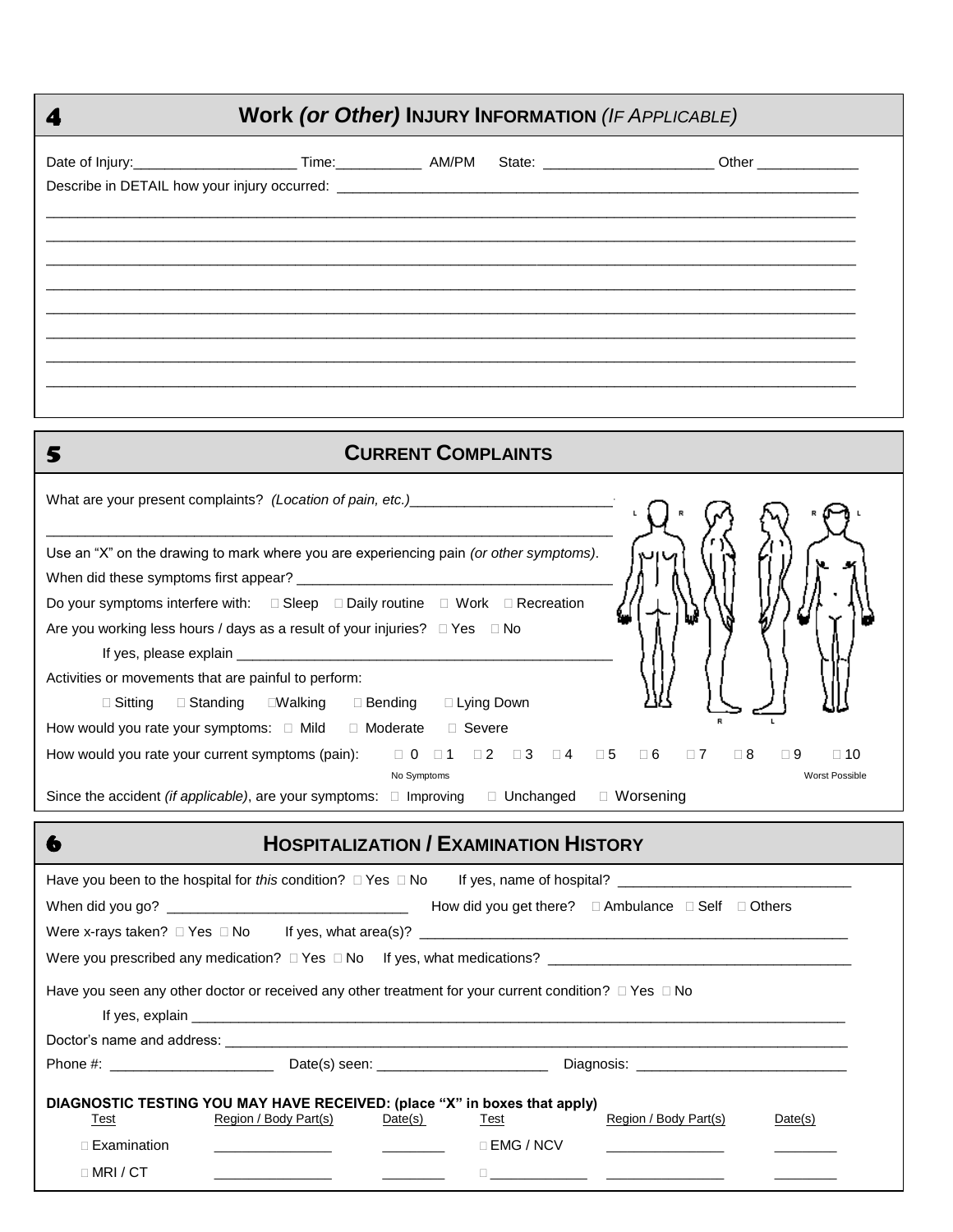| 7                                                           | <b>HEALTH HISTORY / INJURIES / TREATMENTS</b>                                                  |                                                                                                                                                                                                                                                                                                                                                                                                                                                                                                                                                                                                                                                                                                                |  |
|-------------------------------------------------------------|------------------------------------------------------------------------------------------------|----------------------------------------------------------------------------------------------------------------------------------------------------------------------------------------------------------------------------------------------------------------------------------------------------------------------------------------------------------------------------------------------------------------------------------------------------------------------------------------------------------------------------------------------------------------------------------------------------------------------------------------------------------------------------------------------------------------|--|
| INJURIES YOU MAY HAVE HAD IN THE PAST                       | Description                                                                                    | Date (s)                                                                                                                                                                                                                                                                                                                                                                                                                                                                                                                                                                                                                                                                                                       |  |
|                                                             |                                                                                                |                                                                                                                                                                                                                                                                                                                                                                                                                                                                                                                                                                                                                                                                                                                |  |
| Work Injuries                                               |                                                                                                |                                                                                                                                                                                                                                                                                                                                                                                                                                                                                                                                                                                                                                                                                                                |  |
| <b>Broken Bones</b>                                         |                                                                                                |                                                                                                                                                                                                                                                                                                                                                                                                                                                                                                                                                                                                                                                                                                                |  |
|                                                             |                                                                                                |                                                                                                                                                                                                                                                                                                                                                                                                                                                                                                                                                                                                                                                                                                                |  |
| Other                                                       |                                                                                                |                                                                                                                                                                                                                                                                                                                                                                                                                                                                                                                                                                                                                                                                                                                |  |
|                                                             | <b>HAVE YOU EVER BEEN DIAGNOSED AS HAVING OR SUFFERING FROM:</b>                               | (place "X" in boxes that apply)                                                                                                                                                                                                                                                                                                                                                                                                                                                                                                                                                                                                                                                                                |  |
| □ Muscle disorder<br>□ Nervous System Disorder              | $\Box$ Lungs, Asthma<br>□ Broken Bones                                                         | □ Osteoarthritis<br>$\Box$ Epilepsy                                                                                                                                                                                                                                                                                                                                                                                                                                                                                                                                                                                                                                                                            |  |
| □ Bone Disorder                                             | <b>Eating Disorder</b>                                                                         | $\Box$ Alcoholism                                                                                                                                                                                                                                                                                                                                                                                                                                                                                                                                                                                                                                                                                              |  |
| $\Box$ Rheumatoid Arthritis                                 | □ Pace Maker                                                                                   | Drug Addiction                                                                                                                                                                                                                                                                                                                                                                                                                                                                                                                                                                                                                                                                                                 |  |
| $\Box$ Allergies                                            | □ Seizures/Convulsions                                                                         | □ Strokes                                                                                                                                                                                                                                                                                                                                                                                                                                                                                                                                                                                                                                                                                                      |  |
| $\Box$ HIV                                                  | □ A Congenital Disease                                                                         | □ Cancer                                                                                                                                                                                                                                                                                                                                                                                                                                                                                                                                                                                                                                                                                                       |  |
| □ Gallbladder                                               | □ Excessive Bleeding                                                                           | $\Box$ Ulcer                                                                                                                                                                                                                                                                                                                                                                                                                                                                                                                                                                                                                                                                                                   |  |
| Diabetes<br>Depression                                      | □ High Blood Pressure<br>□ Low Blood Pressure                                                  | □ Hernias                                                                                                                                                                                                                                                                                                                                                                                                                                                                                                                                                                                                                                                                                                      |  |
| □ Coughing Blood                                            | □ Kidney, Bladder (GU)                                                                         | $\Box$ Ears, eyes, nose, throat<br>$\Box$ Tumors                                                                                                                                                                                                                                                                                                                                                                                                                                                                                                                                                                                                                                                               |  |
| □ Stomach, Intestines (GI)                                  | □ Circulatory Problems                                                                         | □ Heart Disease                                                                                                                                                                                                                                                                                                                                                                                                                                                                                                                                                                                                                                                                                                |  |
| SURGERIES YOU MAY HAVE HAD FOR THIS CONDITION:              |                                                                                                | Date $(s)$                                                                                                                                                                                                                                                                                                                                                                                                                                                                                                                                                                                                                                                                                                     |  |
|                                                             | Spine Surgeries $\Box$ Discectomy $\Box$ Laminectomy $\Box$ Fusion $\Box$ Other:               |                                                                                                                                                                                                                                                                                                                                                                                                                                                                                                                                                                                                                                                                                                                |  |
|                                                             |                                                                                                |                                                                                                                                                                                                                                                                                                                                                                                                                                                                                                                                                                                                                                                                                                                |  |
|                                                             |                                                                                                |                                                                                                                                                                                                                                                                                                                                                                                                                                                                                                                                                                                                                                                                                                                |  |
|                                                             |                                                                                                | NON-SURGICAL TREATMENTS YOU MAY HAVE RECEIVED FOR THIS CONDITION: (place "X" in boxes that apply)                                                                                                                                                                                                                                                                                                                                                                                                                                                                                                                                                                                                              |  |
| □ Medication (OTC / Prescription)                           | $\Box$ Injections                                                                              |                                                                                                                                                                                                                                                                                                                                                                                                                                                                                                                                                                                                                                                                                                                |  |
| $\Box$ Massage                                              | □ Chiropractic                                                                                 | $\Box$ Acupuncture                                                                                                                                                                                                                                                                                                                                                                                                                                                                                                                                                                                                                                                                                             |  |
|                                                             |                                                                                                |                                                                                                                                                                                                                                                                                                                                                                                                                                                                                                                                                                                                                                                                                                                |  |
|                                                             | $\Box$ List ALL Meds: $\Box$                                                                   |                                                                                                                                                                                                                                                                                                                                                                                                                                                                                                                                                                                                                                                                                                                |  |
|                                                             |                                                                                                |                                                                                                                                                                                                                                                                                                                                                                                                                                                                                                                                                                                                                                                                                                                |  |
| 8                                                           | <b>YOUR DOCTORS</b>                                                                            |                                                                                                                                                                                                                                                                                                                                                                                                                                                                                                                                                                                                                                                                                                                |  |
|                                                             | Please List ALL Doctors involved in your healthcare, present and past. (Use back if necessary) |                                                                                                                                                                                                                                                                                                                                                                                                                                                                                                                                                                                                                                                                                                                |  |
|                                                             | Name                                                                                           | Phone                                                                                                                                                                                                                                                                                                                                                                                                                                                                                                                                                                                                                                                                                                          |  |
| Primary / Family Doctor:                                    |                                                                                                |                                                                                                                                                                                                                                                                                                                                                                                                                                                                                                                                                                                                                                                                                                                |  |
| Orthopedic Doctor:                                          |                                                                                                |                                                                                                                                                                                                                                                                                                                                                                                                                                                                                                                                                                                                                                                                                                                |  |
| Pain Management:                                            |                                                                                                |                                                                                                                                                                                                                                                                                                                                                                                                                                                                                                                                                                                                                                                                                                                |  |
| Neurologist:                                                |                                                                                                |                                                                                                                                                                                                                                                                                                                                                                                                                                                                                                                                                                                                                                                                                                                |  |
| Chiropractor:                                               |                                                                                                |                                                                                                                                                                                                                                                                                                                                                                                                                                                                                                                                                                                                                                                                                                                |  |
|                                                             |                                                                                                |                                                                                                                                                                                                                                                                                                                                                                                                                                                                                                                                                                                                                                                                                                                |  |
| 9                                                           | <b>AUTHORIZATION FOR TREATMENT</b>                                                             |                                                                                                                                                                                                                                                                                                                                                                                                                                                                                                                                                                                                                                                                                                                |  |
| statements made in this questionnaire are true and correct. |                                                                                                | I hereby authorize the Doctor to treat my condition as he/she deems appropriate and to furnish any authorized requests for information<br>regarding treatment. It is understood and agreed that the amount paid to the Doctor for x-rays is for examination only and the x-ray<br>negatives will remain the property of this office. They will be kept on file where they may be seen at any time while the patient is being<br>treated at this office. The patient also agrees that he/she is responsible for all bills incurred at this office. (The Doctor will not be held<br>responsible for any preexisting medically diagnosed conditions, nor for any medical diagnosis). The patient also agrees that |  |
|                                                             |                                                                                                |                                                                                                                                                                                                                                                                                                                                                                                                                                                                                                                                                                                                                                                                                                                |  |
| Guardian's Signature:                                       |                                                                                                |                                                                                                                                                                                                                                                                                                                                                                                                                                                                                                                                                                                                                                                                                                                |  |